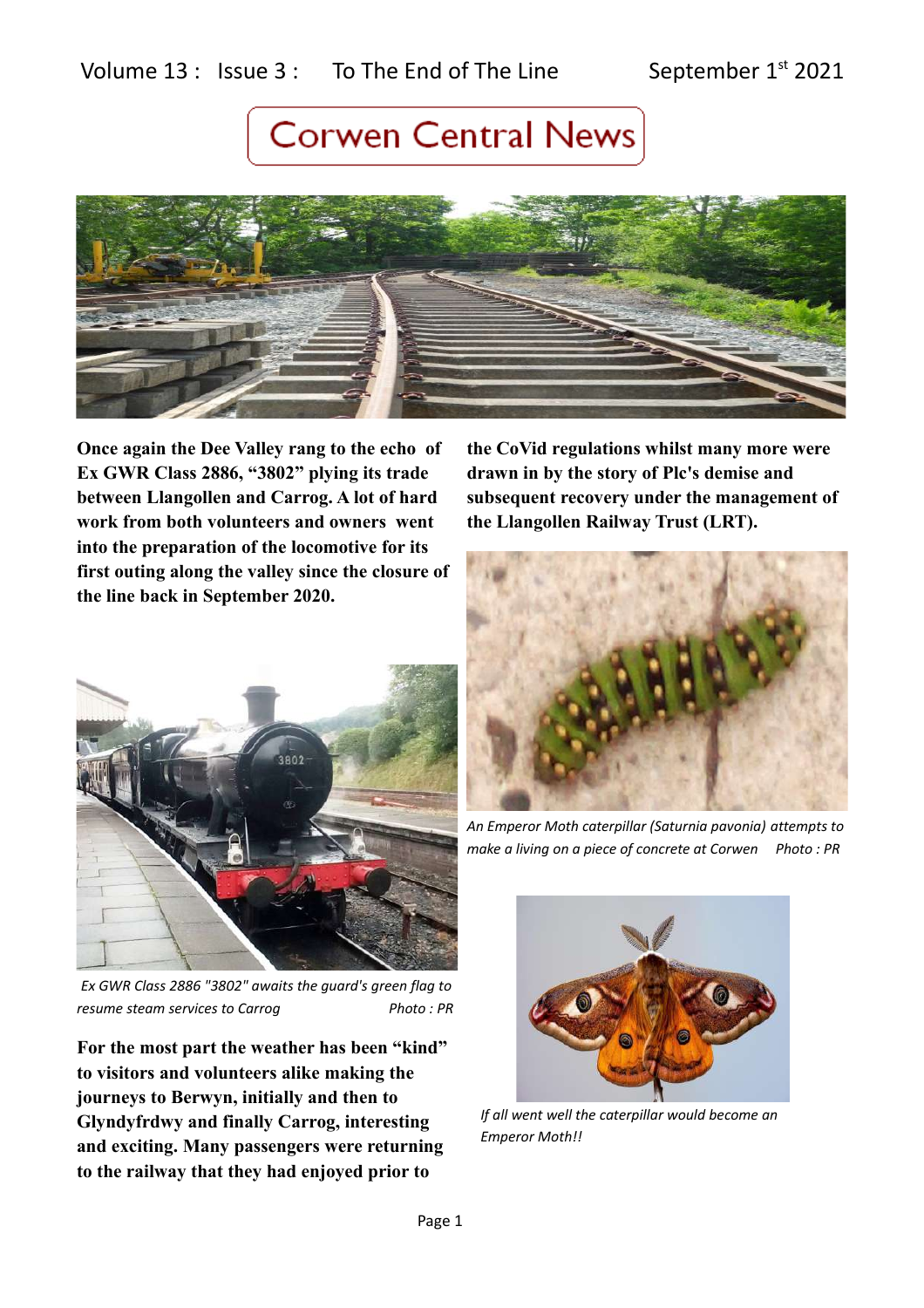**Whilst services were stretching their legs to Carrog, at the far west the Corwen work gang were going about their business, re-roofing the new mess room, building the platform waiting room and tidying the platform in preparation for the first passenger trains.**

### **Future Proofing**

As noted in these pages in previous editions emphasis has switched from "the heavy lifting" of the early construction stages of the track and platforms and has moved towards consolidation of the project in the form of getting the platform



*New Mess Room showing off its newly acquired pitched roof Photo : PR*

 buildings ready to receive the station canopy. As a result of this the machinery and stores compound was opening on the Ruthin Spur along with a recently acquired demountable building to act as a new mess/meeting room. As part of the conversion of this building to its new role and low level pitched roof has been added in place of the original flat roof – usually an owner's nightmare!! Lessons have been learned from the decision to do

similar work on the ticket office roof, which has produced a comfortable well insulated building.

#### **Brickwork and columns**

The platform buildings are steadily taking shape with the red bricks starting to go into the courses above the blue plinth bricks.



*John Mason adding blue engineering bricks to the onplatform building* Photo: PR

The door frames are set to be delivered within the first week of September, with their positions



*Red bricks added to the plinth course being bonded to the steel frame (top centre of photo) Photo : PR*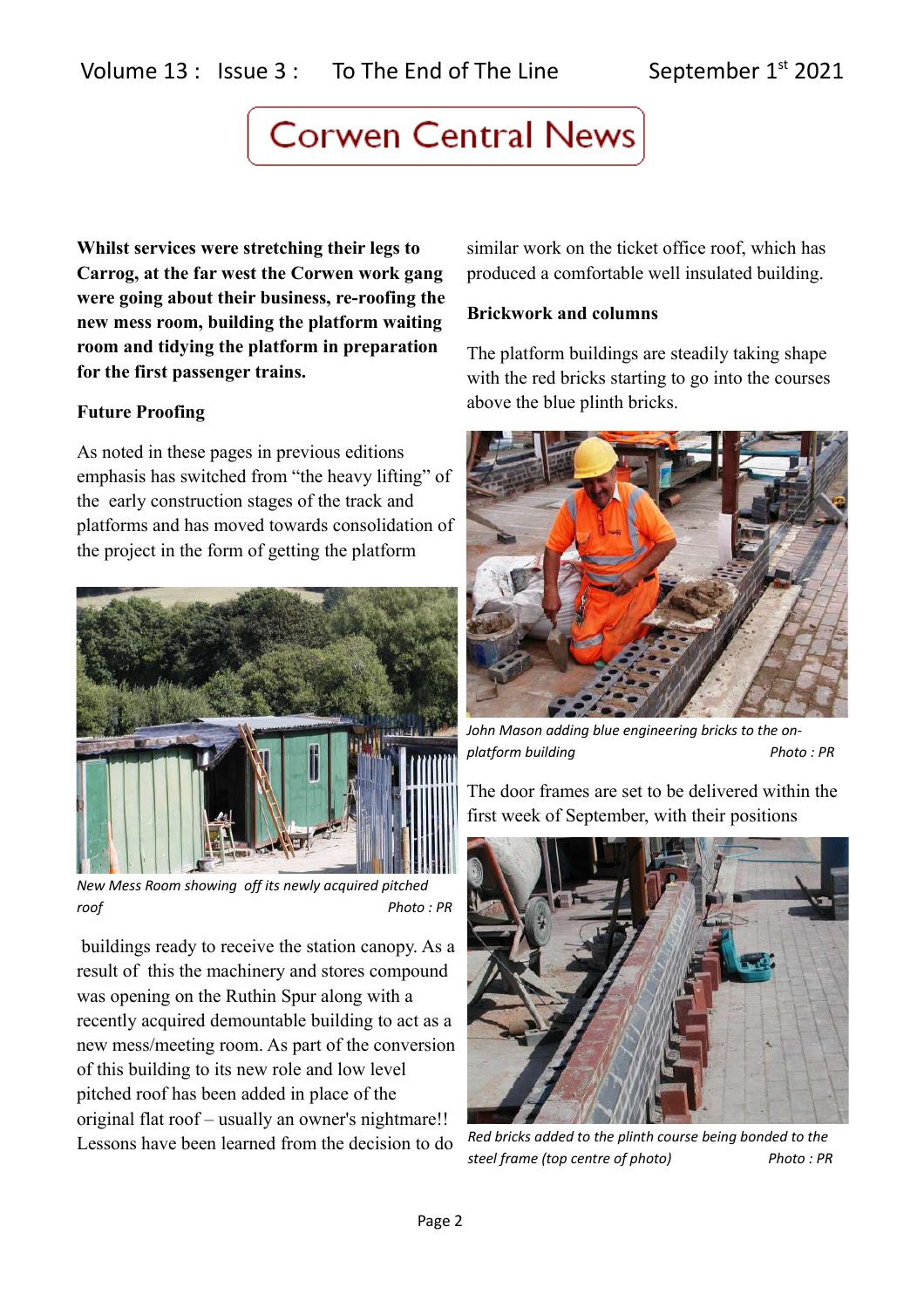already having been set by temporary frames. An added complication with the building is that the brickwork has to be bonded to the frame by a system of drilled bricks and studding which are then attached to lugs welded to the frame.Since the Corwen Station master, Wayne Ronneback and last edition of CCNL cross bracing has been added to the canopy carrier beams to complete this part of the structure and the whole painted in WR cream.



*Cross bracing added to the carrier beams for added stability Photo : PR*

**The white lining gang**



*Wayne adds white lines to edging slabs on platform 2 Photo : PR*

All jobs both large and small need to be completed before the platform is ready for service, one of which is adding the traditional white line to the platform edges. This is being carried out by Project Team surveyor, Peter Neve. Between them they have to paint over 260 metres (853 feet) of platform edges covering both facing edge and top edge.

#### **Railways Illustrated**

The LRT and the Corwen Station Project were delighted to host a visit from the editor of "*Railways Illustrated"*, Andy Coward, who had travelled to North Wales to find out how the LRT plans to manage the recovery of the railway after the demise of the PLC. After an in dept interview with the LRT Operations Director, Mike Williams, at Llangollen Andy ventured further west to Corwen, where he was met at the station's ticket office by the Station master, Wayne Ronneback and Project Team member, Peter Neve. Peter took



*Andy Coward, editor of Railways Illustrated on the Corwen platform Photo: PN*

Andy up onto the Corwen Platform and showed him over the site.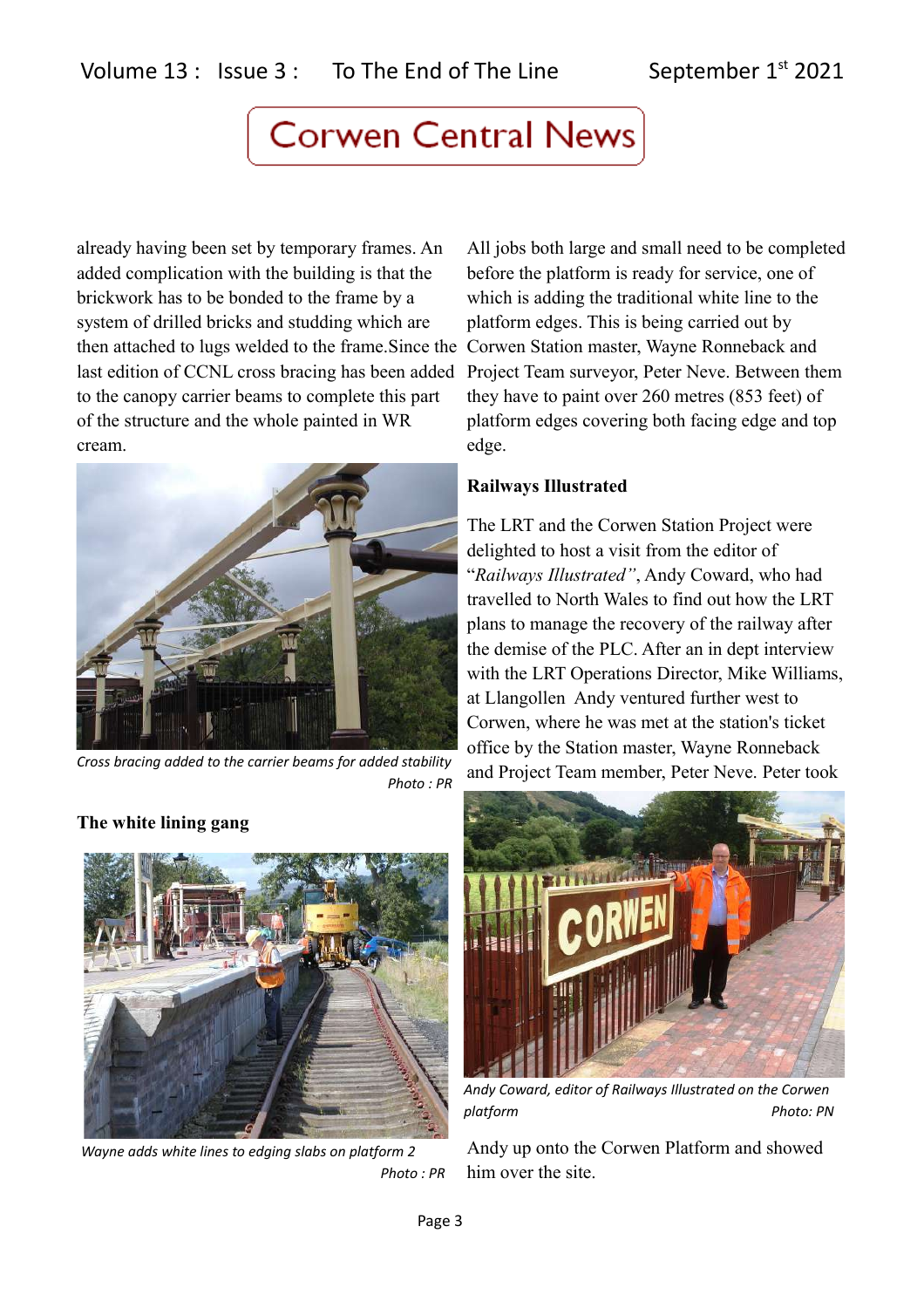As with so many visitors Andy was amazed at the sheer size of the undertaking and the fine picture that the platform now presents. As well as coverage of the demise and revival of the Llangollen Railway a more detailed feature on the Corwen station project will be contained in the next issue of *Railways Illustrated*, which will be on sale from November 4.

#### **Funding and Lucky Numbers**

| 1                                 | $\mathbf{2}$ | 3     |    | 4 5               |  | 6 7   | 8    | 9   | 10 |
|-----------------------------------|--------------|-------|----|-------------------|--|-------|------|-----|----|
| 11                                | 12           |       |    | 13 14 15 16 17 18 |  |       |      | -19 | 20 |
| 21                                |              | 22 23 |    | 24 25 26 27       |  |       | - 28 | 29  | 30 |
| 31                                |              | 32 33 |    | 34 35 36 37       |  |       | 38   | 39  | 40 |
| 41                                |              | 42 43 |    | 44 45 46 47 48    |  |       |      | 49  | 50 |
| 51                                | 52 53        |       |    | 54 55 56 57 58    |  |       |      | 59  | 60 |
| 61                                | 62           | 63    | 64 | 65                |  | 66 67 | 68   | 69  | 70 |
| 71                                |              | 72 73 | 74 | 75 76 77          |  |       | - 78 | 79  | 80 |
| <b>Lucky Numbers</b>              |              |       |    |                   |  |       |      |     |    |
| This month's winning number is 52 |              |       |    |                   |  |       |      |     |    |

This month's winner of Lucky Numbers is **Pat Reynolds**, a member of the Railway Trust and Corwen Station Volunteer with **Number 52.**  Many congratulations go to Pat on her win which she has kindly returned to the Canopy Fund.

As can be seen from the above photographs progress on the station buildings is moving forward, but shortage of funds means that all the work has to be carried out by the volunteers. There is very little scope at the moment to buy in brick laying assistance. This doesn't mean that the job won't get finished, but that it will take longer than planned. However, the platform has been completed and is ready to receive passenger trains, once the station loop has been ballasted and tamped.

Thus anyone wishing to donate to the **Corwen Canopy Appeal should contact Paul** Bailey via any of the methods given below.

*For donations to* **the Corwen Project especially the Canopy Appeal -** *Please make cheques payable to CCRD (Corwen Central Railway Development ) and forward to the Llangollen Railway Trust, The Station, Abbey Road, Llangollen, LL20 8NS*

*For donations to the Coach Appeal, please make cheques payable to the Llangollen Railway Trust and and forward to the Llangollen Railway Trust, The Station, Abbey Road, Llangollen, LL20 8NS*

If you want more details /payment options. on any of the appeals then please contact Paul Bailey on 01490 450271 or email "paulbaileywincham@yahoo.co.uk"

#### **End Piece**

*"What have the Romans ever done for us??*" ran the Pythonesque question in the film "*The Life of Brian"*. In Wales, the answer was "*not over much!.* 

The history of Wales in the Roman era began in 48 AD with a military invasion by the imperial governor of Roman Britain. The conquest was completed by 78, and Roman rule endured until the region was abandoned in AD 383.

Roman rule in Wales was a military occupation, except for the southern coastal region of South Wales east of the Gower Peninsula, where there is a legacy of Romanisation, and some southern sites such as Carmarthen. The only town in Wales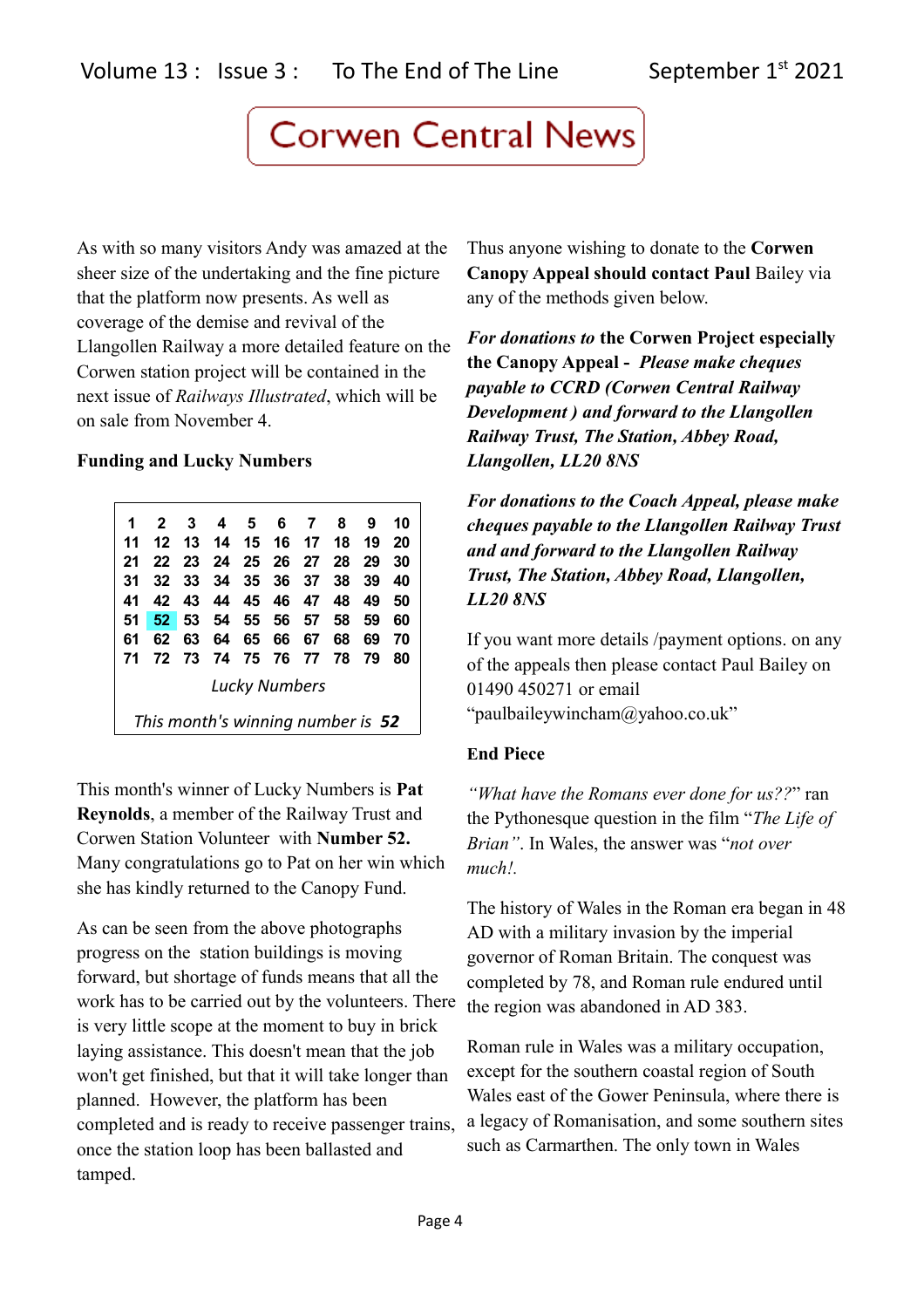founded by the Romans, Caerwent, is located in South Wales.



*Remains of Roman buildings at Caerwent Photo : Colin Smith*

Wales was a rich source of mineral wealth, and the Romans used their engineering technology to extract large amounts of gold at Luentinum, (Dolaucothi Mines) copper, and lead from the Great Orme, as well as modest amounts of some other metals such as zinc and silver.



*Pumsaint, Camarthenshire Photo : National Trust*

It is the Roman campaigns of conquest that are most widely known, due to the spirited but unsuccessful defence of their homelands by two native tribes, the Silures and the Ordovices. Aside from the many Roman-related finds along the southern coast, Roman archaeological remains in Wales consist almost entirely of military roads and fortifications.

The Romans occupied the whole of the area now known as Wales, where they built Roman roads and castra, but their interest in the area was limited because of the difficult geography and shortage of flat agricultural land. Most of the Roman remains in Wales are military in nature. Sarn Helen, a major highway, linked the North with South Wales.

The area was controlled by Roman legionary bases at Deva Victrix (Chester) and Isca Augusta (Caerleon), two of the three such bases in Roman Britain, with roads linking these bases to



*An aerial view of Caerleon's Roman amphitheate site Modern preservation of the Dolaucothi Mines near* Photo: CADW *Photo: CADW* 

auxiliaries' forts such as Segontium (Caernarfon) and Moridunum (Carmarthen).